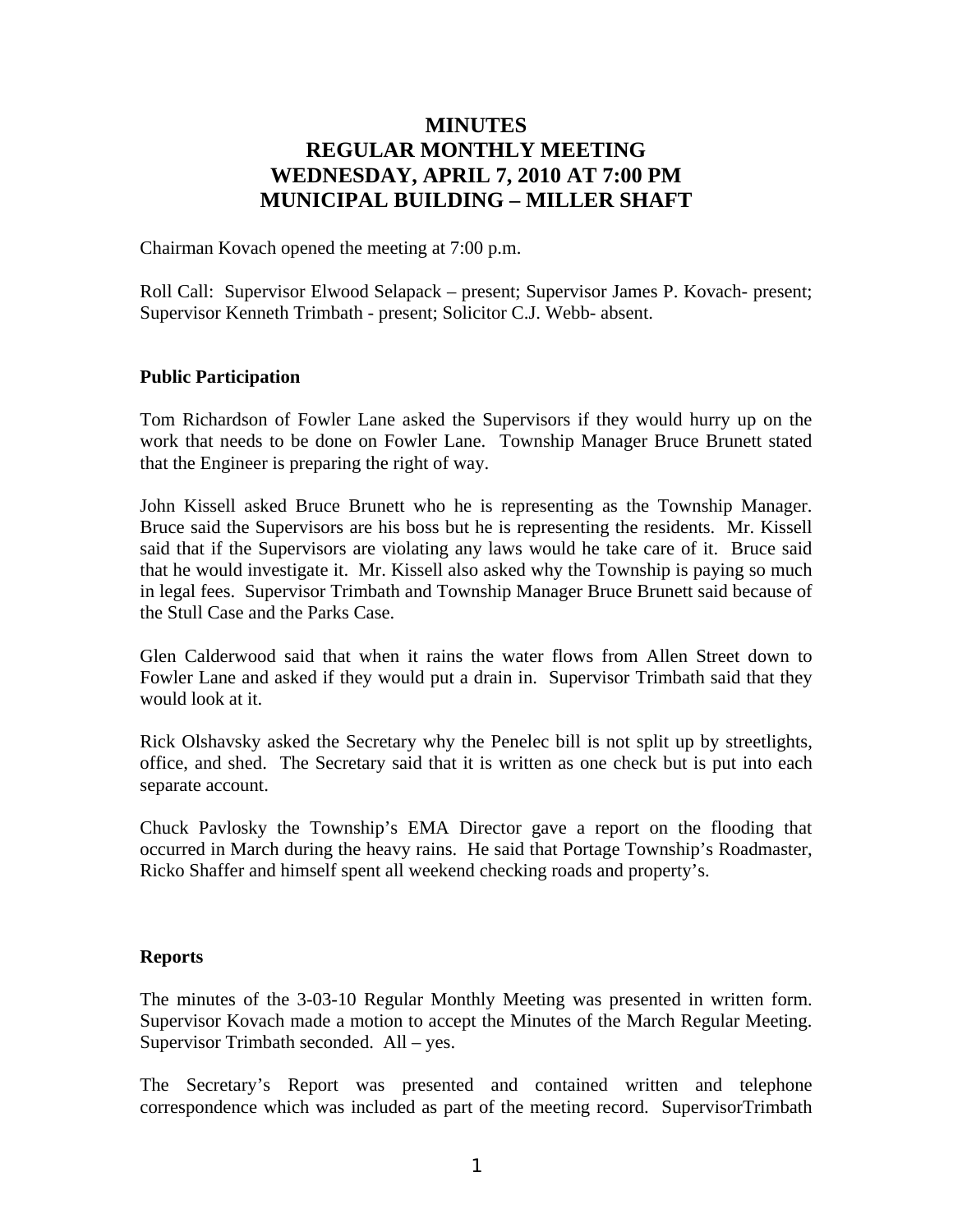made the motion accepting the Secretary's Report. Supervisor Selapack seconded. All – yes.

Township Manager Bruce Brunett presented the Roadmaster's report, which included: during the heavy rain worked all night opening clogged culverts and clogged ditches, after the storm cleaned out catch basins, had street sweeper for 3 days and did 2 neighborhoods, repairing lawns and cleaning yards that were damaged, repaired brush hog and got it ready for the summer, repaired other pieces of machinery, removing snow fences, repairing street and stop signs, sweeping roads in country with back hoe. Supervisor Selapack made the motion to accept the Roadmaster's Report. Supervisor Trimbath seconded. All –yes.

The Enforcement Officer's report included; posted notice on the parks property, took care of dog barking issues on Jamestown Road and Puritan, burning issues on Wesley Ave., talked to Eugene Moyer about junk cars. Supervisor Trimbath made a motion to approve the report and Supervisor Kovach seconded. All- yes.

The Township Manager presented his report which includes; attended several meetings to discuss rails to trails, attended a Planning Commission Meeting with supervisor Selapack, Dick Rice and the Commission for a basic plan to be presented at the next meeting, March 10, attended a meeting at the boro Building on Rails to Trails, the proper steps and procedures required by the State was discussed, March 16, attended a meeting to discuss a formal plan to be submitted to the State concerning the Rails to Trails project, March 30, attended Rails to Trails project to update Councilman Shuniak, March 9, Township Supervisors Trimbath and Selapack and myself and Steve Sewalk from EADS along with Deborah Sedlmeyer from CCSEA met with the Sewer Authority at their regular monthly meeting. The purpose was to discuss preliminary plans for Rte. 164 sewer line extension, march 8, the Township placed an order for the 2011, 35,000 # GVW International Plow Truck with Tri- County Motors at the price of \$136,482.00., on March 18, attended a meeting with Bob Koban to discuss shared Police Services, March 20, Supervisors Selapack and Trimbath and myself attended the Community Group Meeting at the High School, a staff meeting was held on March 17, to go over the employee handbook, after the staff meeting Roadmaster Shaffer, along with Supervisor Kovach, Engineer Sewalk and myself met on Shady Springs Road to review the road flooding that occurred during the severe rain of March 12, and 13., on March 30, sales representative Darrell Jones took Roadmaster Shaffer and myself to Greenfield Township for a demonstration on how quick hitch and blower works on a new front end loader, April 1, attended a workshop to discuss shared services agreement, April 2, Supervisor Selapack, myself and Steve Sewalk and Joe Beyer met in a workshop to discuss a number of projects. Supervisor Trimbath made a motion to accept the Township Managers Report. Supervisor Kovach seconded, all – yes.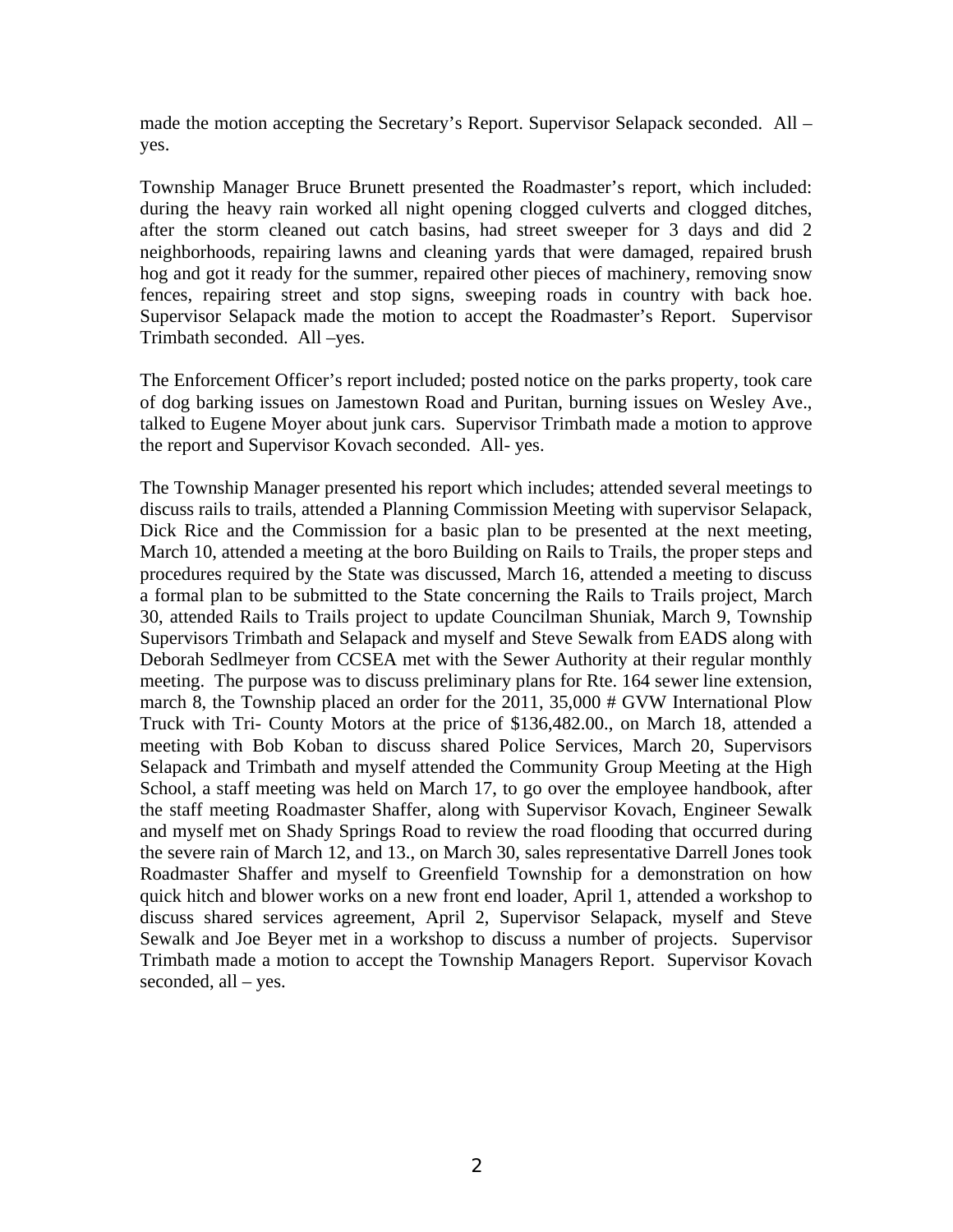Expenditures in the amount of \$44,181.64 - General Fund and \$12,705.83 - Payroll #5 and #6 were presented for approval. Supervisor Trimbath made a motion to approve the expenditures; Supervisor Selapack seconded. Supervisor Kovach – yes;

The Treasurer's Report is as follows:

## **Treasurer's Report**

| March 2010     |             |                   |                   |              |
|----------------|-------------|-------------------|-------------------|--------------|
| <b>FUND</b>    | BAL. 3-1-10 | <b>REC. MARCH</b> | <b>EXP. MARCH</b> | BAL. 3-31-10 |
|                |             |                   |                   |              |
| <b>GENERAL</b> | 931,421.57  | 80,803.57         | 56,887.47         | 955,337.67   |
|                |             |                   |                   |              |
| <b>STATE</b>   | 39,908.10   | 104,758.51        | 0.00              | 144,666.61   |
|                |             |                   |                   |              |
| ALL            | 971,329.67  | 185,562.08        | 56,887.47         | 1,100,004.28 |
|                |             |                   |                   |              |

Supervisor Trimbath made the motion to accept the Treasurer's Report and Supervisor Kovach seconded. The motion carried unanimously.

### **OLD BUSINESS**

Supervisor Selapack informed the public that the Parks home is set for demolition on April 14 pending weather conditions.

### **NEW BUSINESS**

Supervisor Kovach made a motion to purchase a new front end loader for the price of \$134,914.00. Supervisor rimbath seconded. All – yes.

Supervisor Trimbath made a motion to approve the amended windmill ordinance. Supervisor Selapack seconded. All –yes.

Supervisor Trimbath made a motion for Deborah Sedlmeyer from CCSEA to perform a needs assessment for Martindale at the cost not to exceed \$5,000.00. Supervisor Selapack seconded. All –yes.

Supervisor Selapack made a motion to pay CCSEA a \$500.00 annual fee. Supervisor Trimbath seconded. All –Yes.

Supervisor Trimbath made a motion to have Cassandra add 2 members to the Portage Planning Commission, pending their agreement. Supervisor Selapack seconded. All – yes.